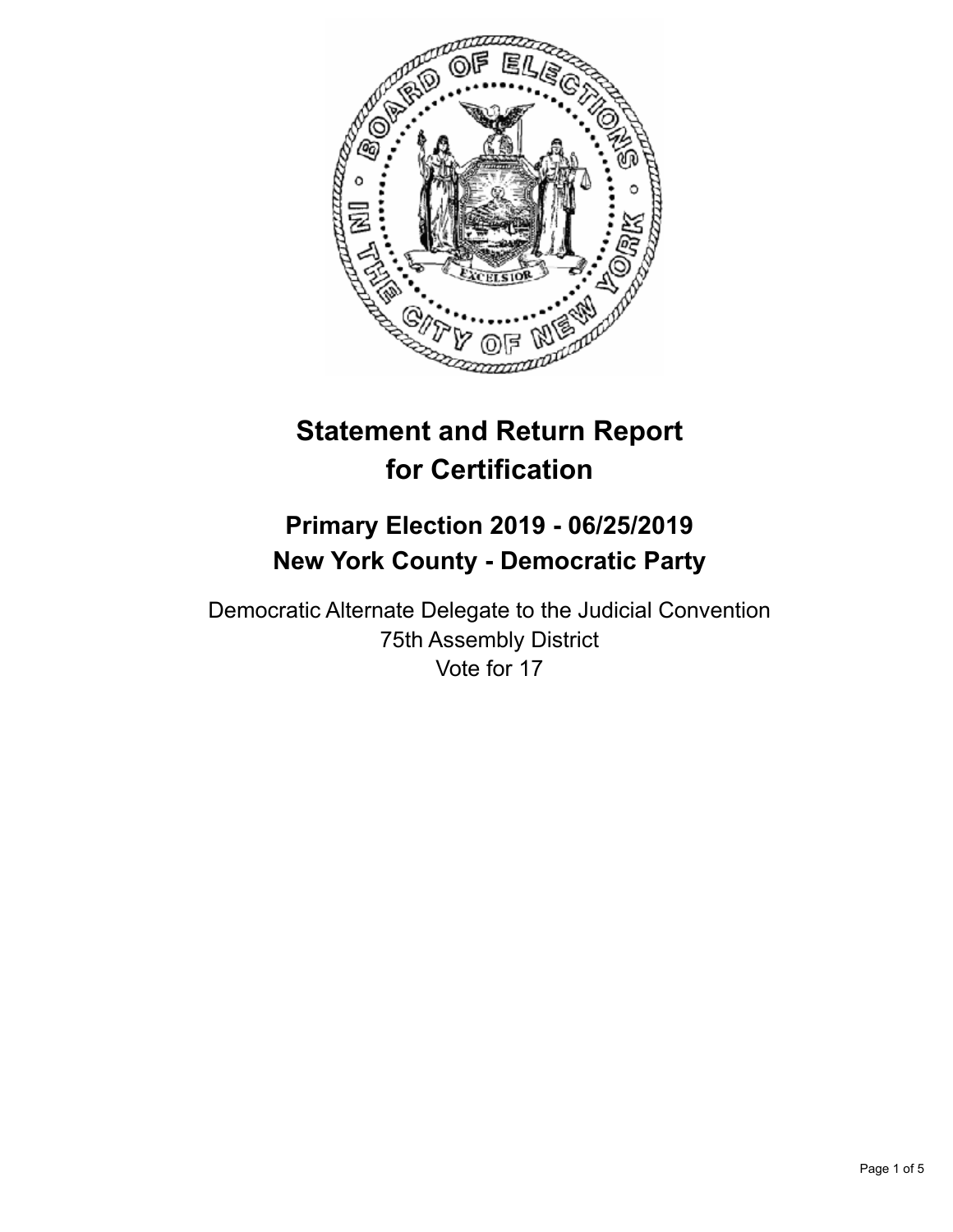

#### **Assembly District 75**

| PUBLIC COUNTER                                           | 2,845        |
|----------------------------------------------------------|--------------|
| <b>MANUALLY COUNTED EMERGENCY</b>                        | 0            |
| <b>ABSENTEE / MILITARY</b>                               | 187          |
| <b>AFFIDAVIT</b>                                         | 5            |
| <b>Total Ballots</b>                                     | 3,037        |
| Less - Inapplicable Federal/Special Presidential Ballots | 0            |
| <b>Total Applicable Ballots</b>                          | 3,037        |
| ALETA A. LAFARGUE                                        | 1,587        |
| PAUL J. GRONCKI                                          | 1,351        |
| ALEC R. HENSON                                           | 1,322        |
| <b>CARL SCHMEHL</b>                                      | 1,299        |
| <b>KATHY NIZZARI</b>                                     | 1,561        |
| CHLOE URBAN                                              | 1,524        |
| <b>CHARLES BAYOR</b>                                     | 1,349        |
| <b>CHRISTOPHER LEBRON</b>                                | 1,394        |
| STUART BECKERMAN                                         | 1,288        |
| DEBORAH J. GAFFANEY                                      | 1,564        |
| <b>WYATT FRANK</b>                                       | 1,256        |
| LAURA B. MCGILL                                          | 1,585        |
| <b>FRANK FRAIOLI</b>                                     | 1,284        |
| <b>MICHAEL SCARNA</b>                                    | 1,285        |
| <b>LOWELL D. KERN</b>                                    | 1,301        |
| <b>STEVEN D. NOWICKI</b>                                 | 1,354        |
| PABLO RAIMONDI                                           | 758          |
| PAUL BRENDAN SMITH-LEONARD                               | 521          |
| <b>BJORN A. THORSTAD</b>                                 | 621          |
| CHRIS J. MARCHITELLO                                     | 573          |
| WAYNE L. SUNDAY                                          | 581          |
| <b>GEORGE WEISGERBER III</b>                             | 520          |
| <b>SCOTT GOLDSHINE</b>                                   | 594          |
| ALLAN M. COHEN                                           | 650          |
| <b>GUS CHRISTENSEN</b>                                   | 533          |
| PHILIP P. MCCARTHY                                       | 585          |
| MARTIN J. SIGAL                                          | 570          |
| <b>JAY A. MARCUS</b>                                     | 634          |
| <b>ICHIRO SASAKI</b>                                     | 792          |
| ALEXANDRA POMERANTZ (WRITE-IN)                           | 1            |
| ANDY HUMM (WRITE-IN)                                     | 1            |
| ANN NATHROP (WRITE-IN)                                   | 1            |
| ARYEH KAHN (WRITE-IN)                                    | 1            |
| BARBARA RAAB (WRITE-IN)                                  | $\mathbf{1}$ |
| <b>BRIAN LEWIS (WRITE-IN)</b>                            | 1            |
| DIANA P. VICTOR (WRITE-IN)                               | 1            |
| DONALD J. TRUMP (WRITE-IN)                               | $\mathbf{1}$ |
| EDWARD ZATORSKI (WRITE-IN)                               | 1            |
| JACOB KERN (WRITE-IN)                                    | 6            |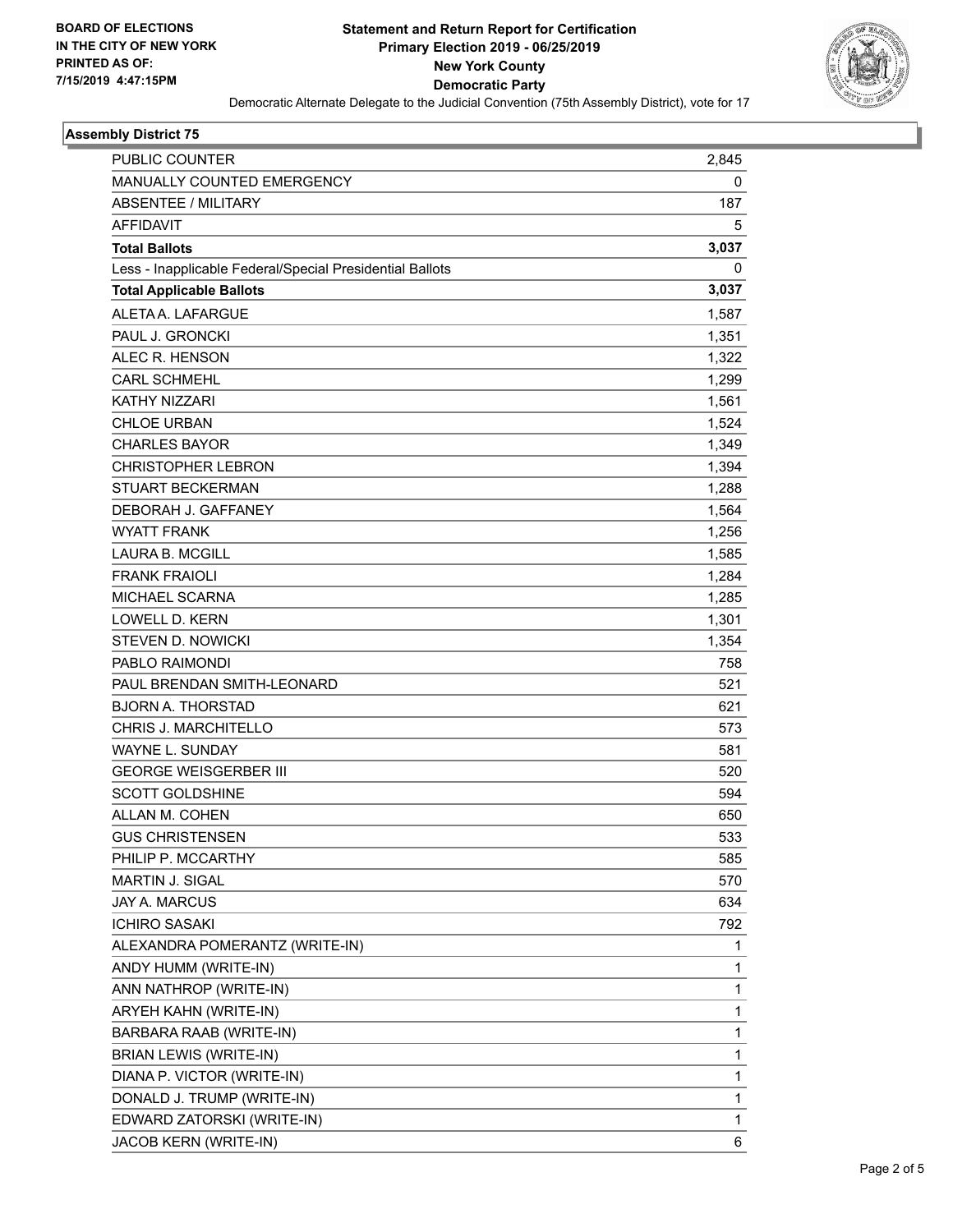

#### **Assembly District 75**

| JAMES F. MCPARTLIN (WRITE-IN)             |                |
|-------------------------------------------|----------------|
| JANE B. JACOBS (WRITE-IN)                 |                |
| KENNETH J. MARTINEAU (WRITE-IN)           | 1              |
| LEE CHEW (WRITE-IN)                       | 1              |
| MARCIA MAYER (WRITE-IN)                   | $\overline{2}$ |
| MARK STEVEN ROBINSON (WRITE-IN)           | 1              |
| MARNI HALASA (WRITE-IN)                   | 1              |
| MATTHEW BOND (WRITE-IN)                   | $\overline{2}$ |
| MICHAEL MEYERS (WRITE-IN)                 | 1              |
| NAOMI JONES (WRITE-IN)                    | 1              |
| NATHAN KAPLAN (WRITE-IN)                  |                |
| PATRICK MARSHALL (WRITE-IN)               |                |
| ROBERT W. FIRTH (WRITE-IN)                | 1              |
| TAMIKA D. PAYNE (WRITE-IN)                | 1              |
| TI-HUA CHANG (WRITE-IN)                   |                |
| UNATTRIBUTABLE WRITE-IN (WRITE-IN)        | 42             |
| UNCOUNTED WRITE-IN PER STATUTE (WRITE-IN) | 2              |
| <b>Total Votes</b>                        | 30,312         |
| Unrecorded                                | 21,317         |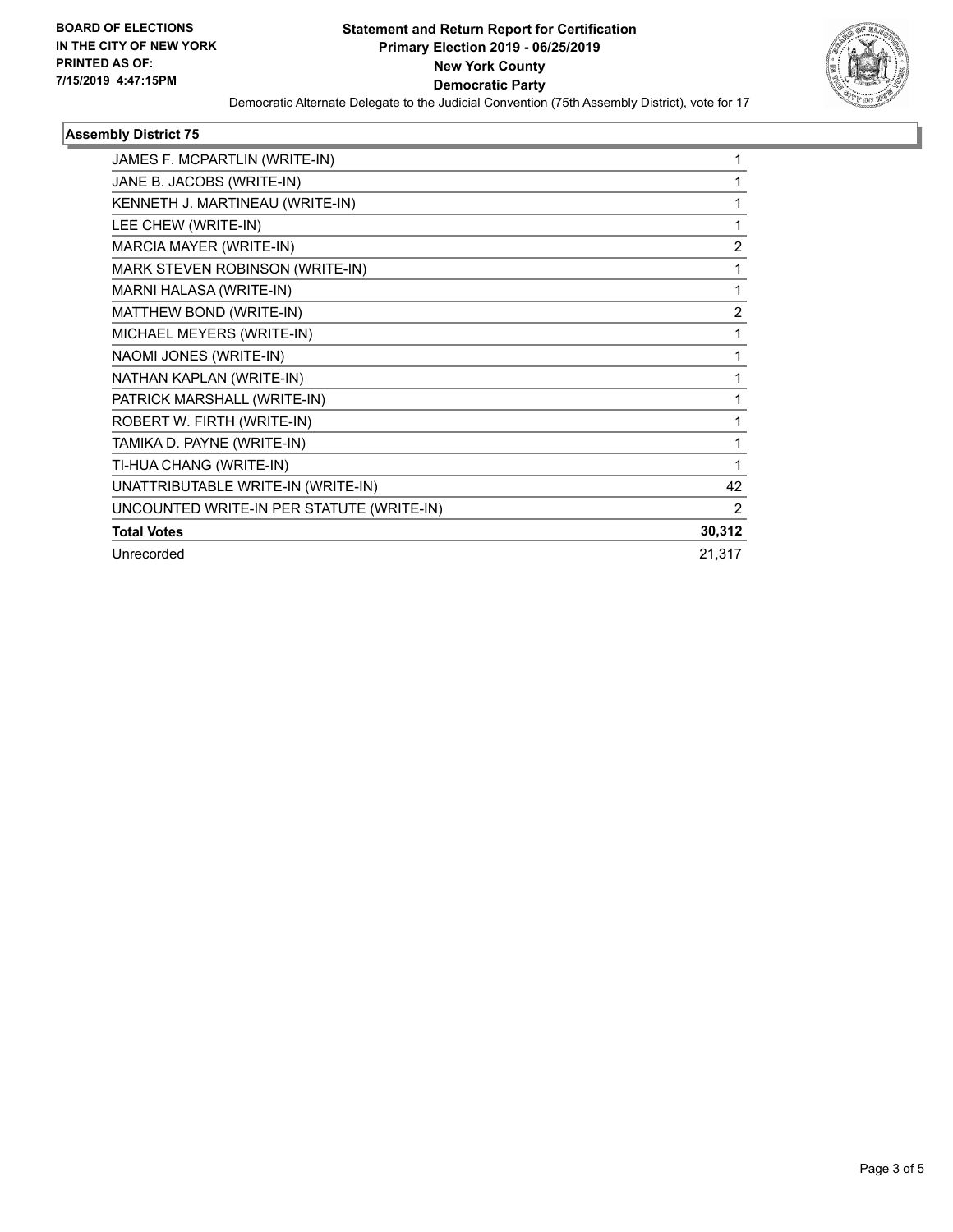

### **Total for Democratic Alternate Delegate to the Judicial Convention (75th Assembly District) - New York County**

| <b>PUBLIC COUNTER</b>                                    | 2,845        |
|----------------------------------------------------------|--------------|
| MANUALLY COUNTED EMERGENCY                               | 0            |
| <b>ABSENTEE / MILITARY</b>                               | 187          |
| <b>AFFIDAVIT</b>                                         | 5            |
| <b>Total Ballots</b>                                     | 3,037        |
| Less - Inapplicable Federal/Special Presidential Ballots | $\mathbf 0$  |
| <b>Total Applicable Ballots</b>                          | 3,037        |
| ALETA A. LAFARGUE                                        | 1,587        |
| PAUL J. GRONCKI                                          | 1,351        |
| ALEC R. HENSON                                           | 1,322        |
| <b>CARL SCHMEHL</b>                                      | 1,299        |
| <b>KATHY NIZZARI</b>                                     | 1,561        |
| <b>CHLOE URBAN</b>                                       | 1,524        |
| <b>CHARLES BAYOR</b>                                     | 1,349        |
| <b>CHRISTOPHER LEBRON</b>                                | 1,394        |
| <b>STUART BECKERMAN</b>                                  | 1,288        |
| DEBORAH J. GAFFANEY                                      | 1,564        |
| <b>WYATT FRANK</b>                                       | 1,256        |
| <b>LAURA B. MCGILL</b>                                   | 1,585        |
| <b>FRANK FRAIOLI</b>                                     | 1,284        |
| <b>MICHAEL SCARNA</b>                                    | 1,285        |
| <b>LOWELL D. KERN</b>                                    | 1,301        |
| STEVEN D. NOWICKI                                        | 1,354        |
| PABLO RAIMONDI                                           | 758          |
| PAUL BRENDAN SMITH-LEONARD                               | 521          |
| <b>BJORN A. THORSTAD</b>                                 | 621          |
| <b>CHRIS J. MARCHITELLO</b>                              | 573          |
| WAYNE L. SUNDAY                                          | 581          |
| <b>GEORGE WEISGERBER III</b>                             | 520          |
| SCOTT GOLDSHINE                                          | 594          |
| ALLAN M. COHEN                                           | 650          |
| <b>GUS CHRISTENSEN</b>                                   | 533          |
| PHILIP P. MCCARTHY                                       | 585          |
| <b>MARTIN J. SIGAL</b>                                   | 570          |
| JAY A. MARCUS                                            | 634          |
| <b>ICHIRO SASAKI</b>                                     | 792          |
| ALEXANDRA POMERANTZ (WRITE-IN)                           | 1            |
| ANDY HUMM (WRITE-IN)                                     | 1            |
| ANN NATHROP (WRITE-IN)                                   | 1            |
| ARYEH KAHN (WRITE-IN)                                    | 1            |
| BARBARA RAAB (WRITE-IN)                                  | 1            |
| BRIAN LEWIS (WRITE-IN)                                   | 1            |
| DIANA P. VICTOR (WRITE-IN)                               | $\mathbf{1}$ |
| DONALD J. TRUMP (WRITE-IN)                               | 1            |
| EDWARD ZATORSKI (WRITE-IN)                               | 1            |
| JACOB KERN (WRITE-IN)                                    | 6            |